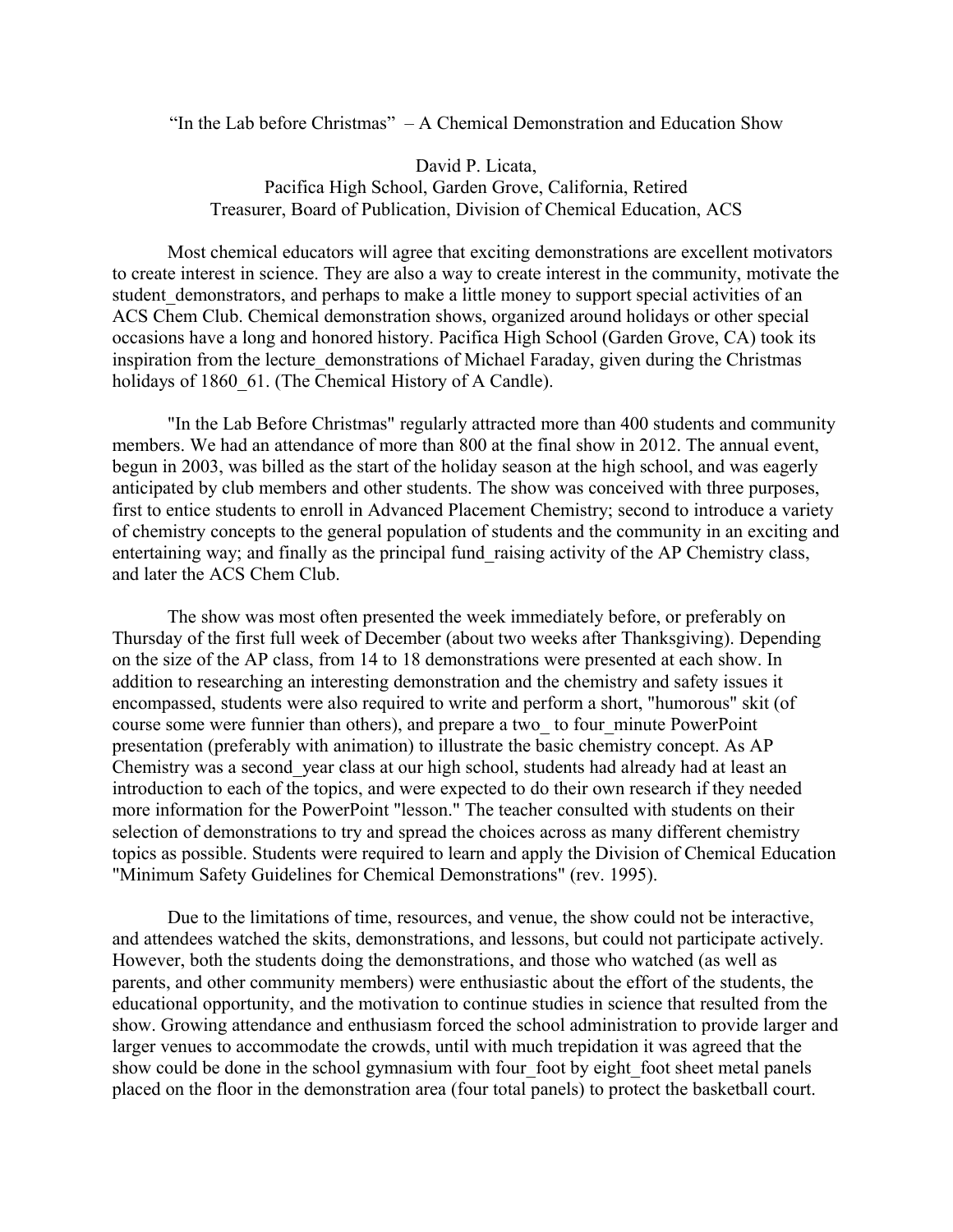The remainder of this article will outline the steps to preparing and presenting the show. Associated material gives sample programs, tickets, and PowerPoint lessons based on the demonstrations. Unfortunately (or, perhaps fortunately) scripts of the skits are not extant and cannot be included. I am happy to provide more information or suggestions from the experiences at Pacifica to anyone who is interested, and would be happy to have other ideas added to this blog entry.

Planning the show began in the late spring, when the school "master calendar" was being prepared. The AP Chemistry teacher reviewed the sports schedule (particularly football and basketball), to choose a date that would present the fewest conflicts. Also important to consider were the holiday music concerts, drama productions, and dances. Once the popularity and educational benefit of the chemistry show was established, the Thursday after Thanksgiving was "reserved" for it, and only the sports schedule (which was somewhat beyond the control of the school administration) presented any problems.

Planning for the show began on the first day of school. After discussing the AP syllabus and expectations, I reviewed the purpose and procedures for the show. When ACS introduced the Chem Clubs, all AP students were invited to join, and preparing for "In the Lab Before Christmas" became the program for the first several club meetings. The first order of business for the students was to choose a group to work with. Group size depended on the number of AP Chem students. The desired number of demonstrations was 10 to 14. So with a typical enrollment of 50 to 60 students, there were usually three students per group.

The second task was to find appropriate demonstrations. Appropriate demonstrations would be exciting, interesting, and clearly visible in a large auditorium or lecture hall. After the first several shows, the club purchased a video camera and projected a closeup of each demonstration on a large screen (borrowed from student government). This made it possible to do many more demonstrations that might have been difficult to see in a large room. Several class references were available, including: Chemical Demonstrations, A Handbook for Teachers of Chemistry (Volumes 1\_4), Bassam Z. Shakahashiri, University of Wisconsin Press, 1983; Chemical Demonstrations: A Sourcebook for Teachers (Volumes 1 and 2), Summerlin, Lee R. and James L. Ealy, Jr., American Chemical Society, 1988. Useful demonstrations could also be found in the teachers' guide to many textbooks, from Flinn Scientific, and on the Internet. Once students had selected a demonstration they were required to write the title, page numbers, and complete reference on a full size sheet of paper along with the names of each group member and a list of chemicals and equipment needed. This was turned in to the teacher.

I reviewed each proposed demonstration to make sure that it was appropriate for a stage presentation, was withing the safety guidelines, and that it did not require chemicals or equipment that would not be available. In addition, I assigned each demonstration to a topic area in chemistry to try and include as many different chemistry topics as possible, and also to guide the students when they prepared their PowerPoint lessons. Most demonstrations involve several chemistry topics, so I helped the students choose the particular topic to emphasize for each of the demonstrations to avoid duplication. This task was to be completed by the end of the second full week of school.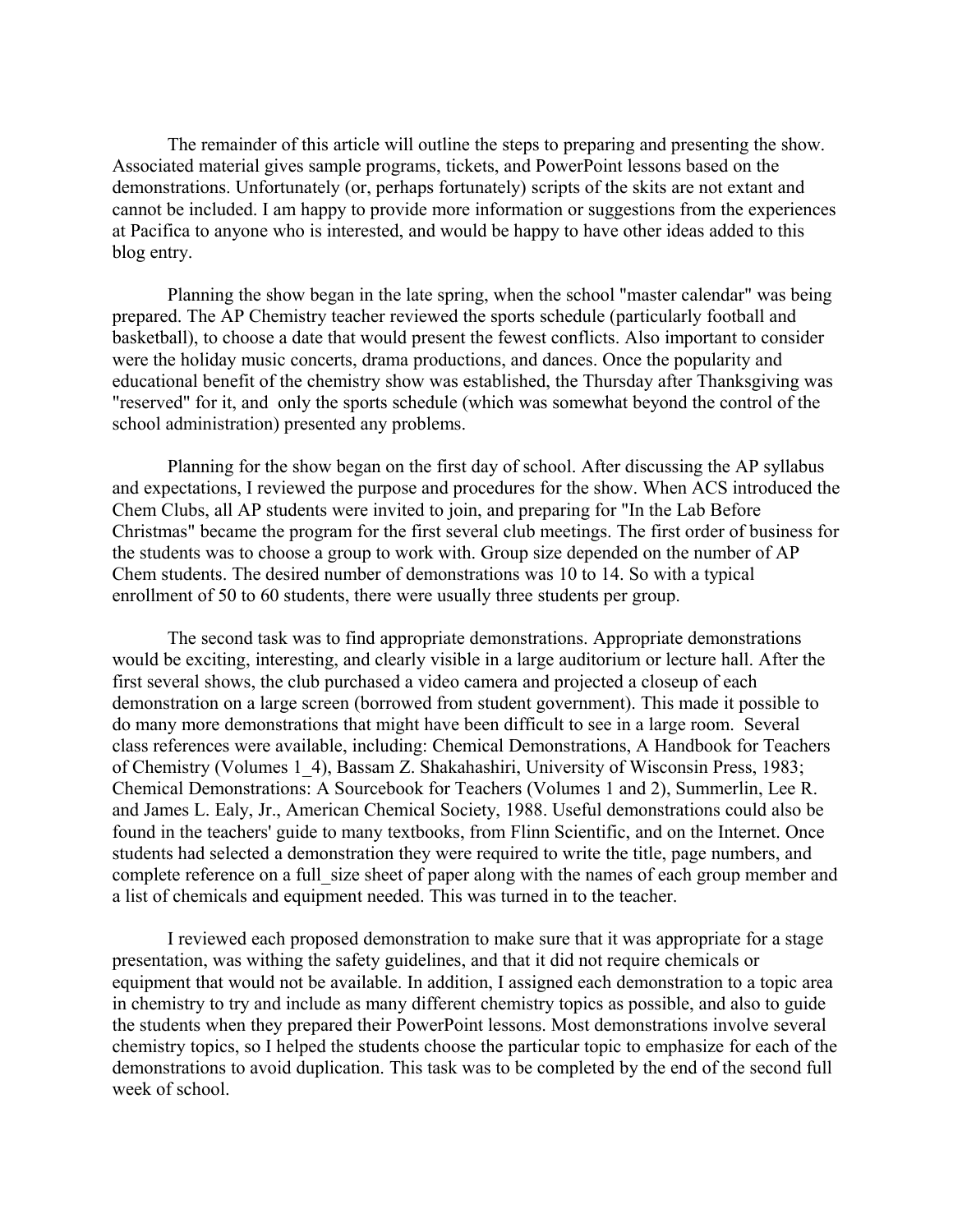Once a demonstration was approved, students were directed to collect the equipment and chemicals. If chemicals or equipment were not available, then the students were directed to find the missing items in the catalog of the school's preferred provider, and list the item, amount required, product code, and page number from the catalog. For items that were available, students collected them and placed them in a box or cabinet, clearly labeled with group names and demonstration title. As the missing items were delivered, these too went into the box or cabinet. This had to be completed by the end of September, or the end of the third week of school.

The students were given two weeks to come up with a "humorous" skit to provide a setting for the demonstration. They were required to turn in one copy of the script, with a list of properties, for each group member, and one for the teacher. Incomplete (or inappropriate) scripts, or those that required clarification were returned to the group for a rewrite within a week. I cannot recall that any were every inappropriate, though a group of swimmers insisted their costumes had to be Speedos one year.

The next task was the most important: making the demonstration understandable to the audience. Students were directed to prepare a PowerPoint presentation with a title screen and at least four additional screens to explain the chemistry in the demonstration. Students were encouraged to use animated sequences to enhance their explanation. These explanations were to focus on the chemistry principles, and were NOT to give directions for performing the demonstration (as most were on the edge of acceptable safety considerations). The mini\_lessons were to be ready by the end of the first week of November, about two weeks before Thanksgiving.

The first week of November was devoted to preparing for the demonstrations. This was done as part of the classroom activities for the AP Chemistry class. Even after the ACS Chem Club was organized, it was an exclusive privilege of the AP Chem members to be part of the demonstration show. Preparations included making posters and writing entertaining announcements for the regular morning "news" and activities report given by student government members. Many of the announcements focused on the likelihood of explosions and fire at the show, so there would not be a "Silent Night" at "The Lab before Christmas." Students also prepared the program and tickets.

The second week of November was devoted to a complete run\_through of the show (not in the eventual show order). Each group did their entire skit (with props), demonstration, and presented their lesson. After each lesson, I critiqued the screens and the information, pointing out where things could be clarified, more interesting graphics used, how to animate a model to better illustrate the chemistry, or correcting errors. Students had until the week of Thanksgiving to complete their revisions and turn in their completed PowerPoint either on digital media or by uploading to the class Dropbox. If they wanted sound effects or background music, this was also delivered (along with instructions for the use of sound and lights during the skit).

Posters went up during the week before Thanksgiving. Announcements had started the week before that. Ticket sales started the week of Thanksgiving, with reduced prices for advance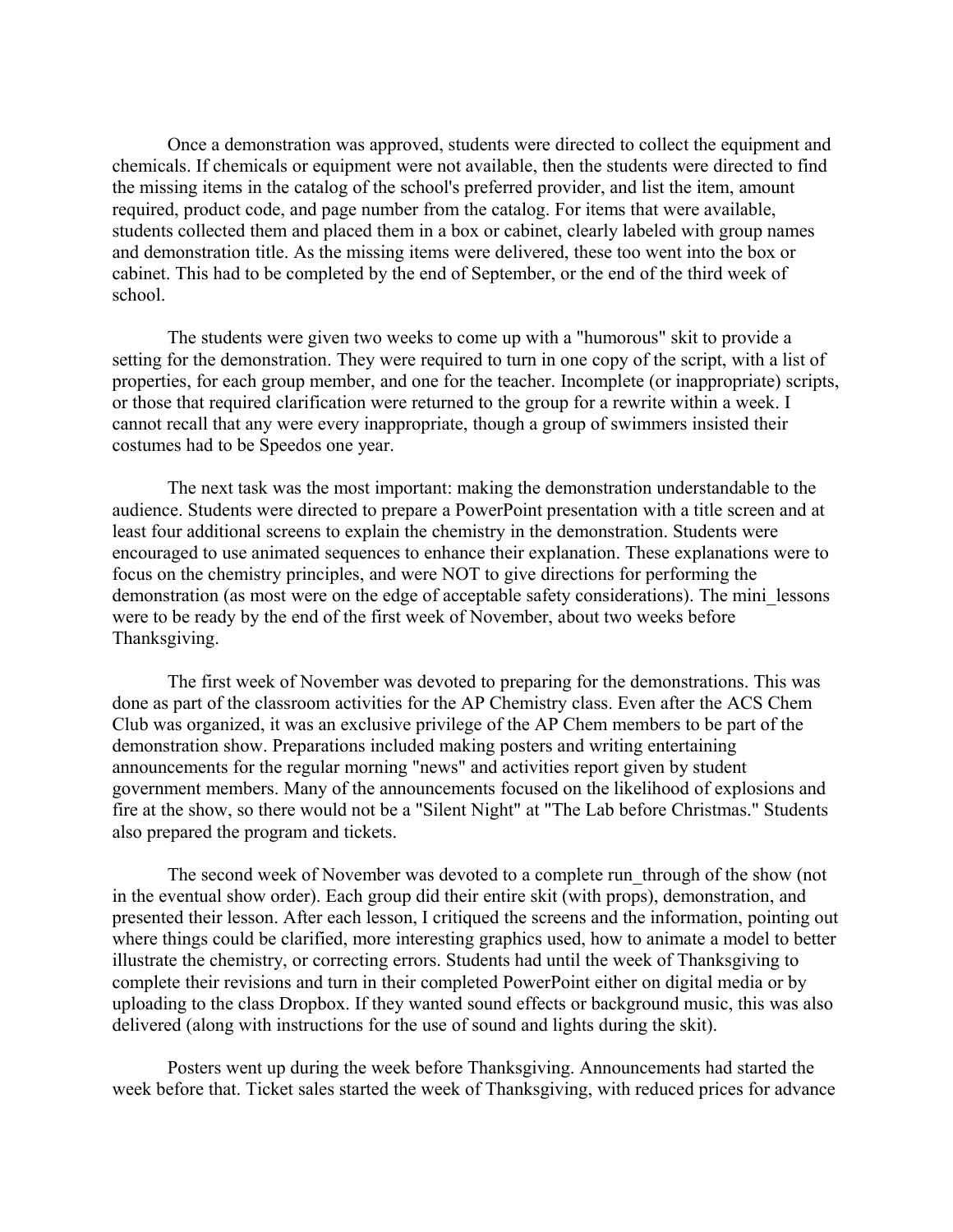purchases, and higher prices at the door. Boy Scouts, Girl Scouts, Cub Scouts, Brownies, Campfire Girls, and Indian Guides in the immediate school attendance boundary, and the neighboring boundaries, were all contacted by AP Class members with flyers. Often a class member would attend a meeting just before the show to sell tickets. Elementary schools and middle schools were sent posters. The local newspaper was also given information and almost every year the show was included in the "Calendar of Events" for the holiday season. AP Class members also visited each of the other science classes to talk about the show and sell tickets. Parents, siblings, and nearby relatives could all be counted on to attend.

The week of the show, the AP Class gathered necessary articles for safety and good stagecraft. A complete list of sound and light cues was prepared by a few of the students. The Drama Department lent its lapel microphones, student government provided a giant screen, sound board, and speakers, the band lent its high intensity "shop lights" (which were used for nighttime band practice). The "shop lights" made it possible to illuminate different sides of the stage so that one group could do their skit and demonstration on one side while another group was setting up on the other side of the stage. This was important to keep the show moving quickly and preventing the audience from getting restless as changes were made. Another consideration was the order of demonstrations. Several of the demonstrations involved smoke, explosions, or fire/fireworks. These were distributed throughout the show so that the exhaust fans would not be overwhelmed with the task of clearing the stage area, and so that similar types of demonstrations did not come too close to one another. Programs were printed and stage decorations were painted and made. Sometimes a student would bring in an artificial Christmas tree and students decorated it. This extra work was done outside of class.

Finally, the day arrived. After school students moved equipment, chemicals, and safety equipment to the venue. When the administration finally agreed to make the gym available the previously mentioned sheets of metal were placed on the floor under the demonstration tables. Chairs, benches, lights, decorations, and so on were set up. Four students sold and collected tickets, and two more handed out programs. Others helped people find seats. Two students were appointed to run the lights, two for the camera, two for the computer (PowerPoint), and two for the sound so that when one person had to set up and perform, there was someone else already identified to take over one of these important jobs. The LED projector, camera, computer, sound, and lights were all checked with a complete run through (without performances). Each student did a sound check to make sure they could be heard on their microphone. About 90 minutes before the show my wife brought in pizza from the best place in the area (thankfully discounted by this business to help support our school) and the class shared dinner together. Then, with a final pep talk, the show was ready to go on.

I had started a tradition of beginning the show with a dramatic recitation of the section from Ira Remson's diary about why experiments are important in chemistry (see supporting materials). Remson described how he learned what the phrase "acts upon" meant. He placed a penny in nitric acid, observed the noxious fumes produced, picked up the penny and flung it out the window, then wiped his fingers on his pants to rid them of the nitric acid. The events described were acted out. My wife prepared a special pair of pants in which a large rip had already been made and sewn back together with a few thin threads so that as I recited how Remson drew his fingers across his pants after flinging the penney, the large rip would appear to